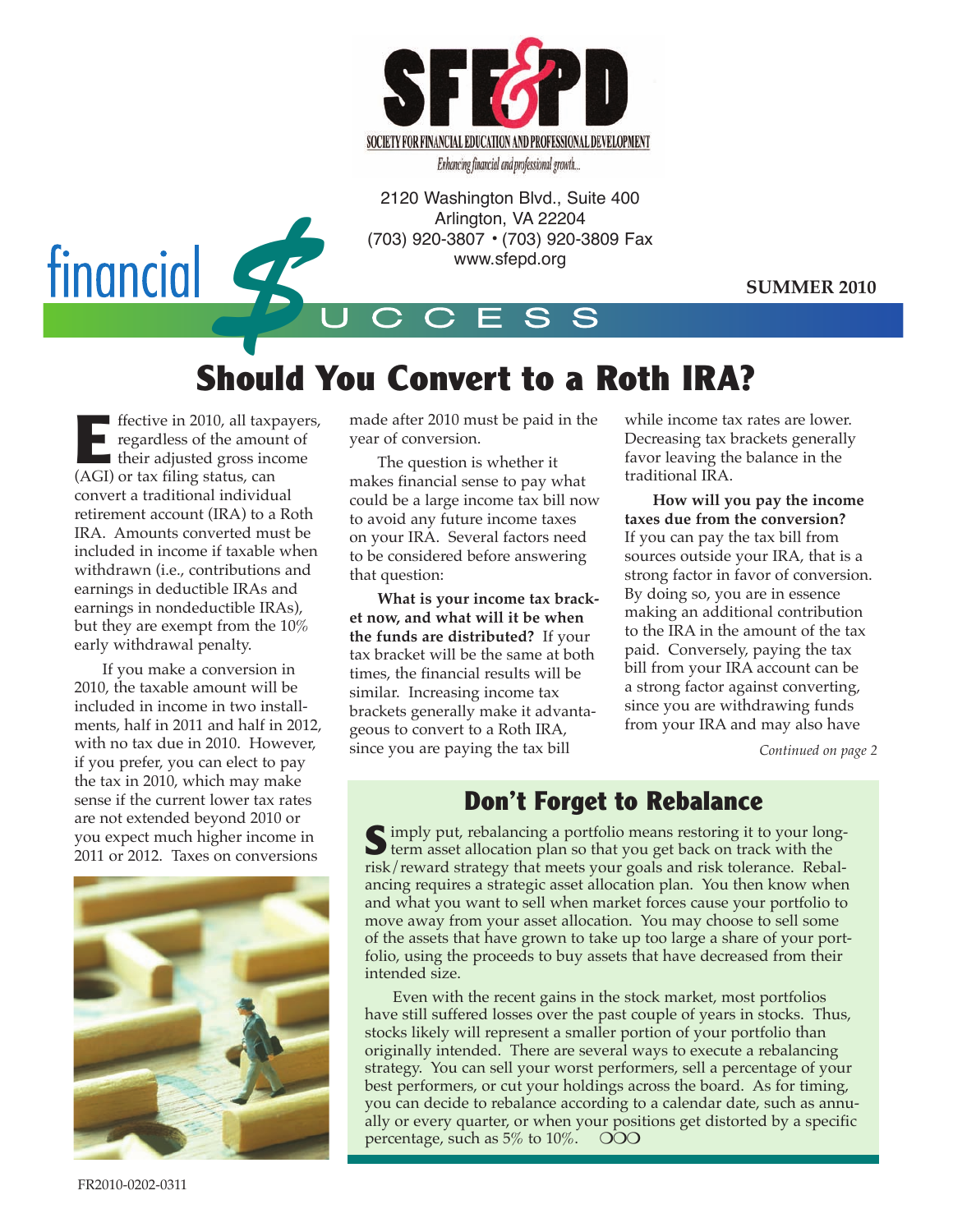### **Should You Convert?**

to pay a 10% penalty on that withdrawal. *Continued from page 1*

**When will you make withdrawals from your IRA?** If you'll make withdrawals within five or 10 years of converting, that may not be enough time for the benefits of tax-free compounding to compensate for the current payment of income taxes. But if you don't need to make withdrawals, your balance in a Roth IRA can grow tax free for a longer time, since you don't have to make required minimum distributions after age 70 1/2.

**How will the income from the conversion affect your overall tax situation?** That additional income could raise your overall income to a point where you lose some tax credits, deductions, or exemptions in the year of conversion, or increase Medicare premiums.

**Will your Social Security benefits be subject to taxes?** In the year of conversion, the income from the conversion may affect your Social Security benefits. However, going forward, distributions from Roth IRAs are excluded from taxable income, while distributions from traditional IRAs may affect your benefits if you have significant amounts of taxable income from other sources.

**Are you interested in other estate planning considerations?** Paying income taxes currently



means that you remove those assets from your taxable estate, thus reducing estate taxes owed at your death. If you plan to leave the IRA balance to your heirs, they receive the Roth IRA proceeds free of income taxes, while income taxes would be due on the traditional IRA. Also, if you don't take withdrawals from the Roth IRA after age 70 1/2, you may end up leaving your heirs with a much larger balance.

After considering all of these factors, you can decide whether converting makes sense for your situation. Keep in mind that you do not have to convert your entire IRA balance at one time. You can convert over a number of years or only convert a portion of your IRA balance. However, be aware that if you have both deductible and nondeductible IRA balances, you cannot just convert the nondeductible balances to reduce your tax liability. You have to assume a pro-rated portion of both the deductible and nondeductible IRA funds are being converted.

### **Know When to Recharacterize**

If you convert and your investments then decline, you end up paying taxes on more than the current market value. However, you can then recharacterize your conversion. For conversions made in 2010, you can recharacterize until October 15, 2011, meaning you can convert back to your original IRA. After the recharacterization, it is as if you did not convert, so you owe no taxes. You can then reconvert at the later of 30 days after the recharacterization or the beginning of the tax year following the first conversion.

You can recharacterize just a portion of the conversion. However, if you have several investments in the IRA, you can't simply choose the ones with the largest losses. In that situation, a pro-rated portion of



all the investments in the account will be considered in the recharacterization. You can bypass this rule by setting up separate Roth IRA accounts for each investment. Then, if one declines substantially, you can recharacterize that one Roth IRA account, leaving the other accounts intact.

#### **Roth IRA Contributions**

This new conversion provision effectively removes the income limitations for contributions to a Roth IRA. In 2010, Roth IRA contributions can be made by single taxpayers with AGI less than \$105,000 (contributions are phased out with AGI between \$105,000 and \$120,000) and by married couples filing jointly with AGI less than \$167,000 (contributions are phased out with AGI between \$167,000 and \$177,000). It doesn't matter whether you participate in a companysponsored pension plan. Individuals with incomes over the limits can make contributions to a nondeductible traditional IRA and then immediately convert the balance to a Roth IRA. However, keep in mind that if you have other deductible IRA balances, you will have to assume a pro-rated portion of both the deductible and nondeductible IRA funds are being converted.

Please call if you'd like help deciding whether you should convert to a Roth IRA.  $\circ$  OOO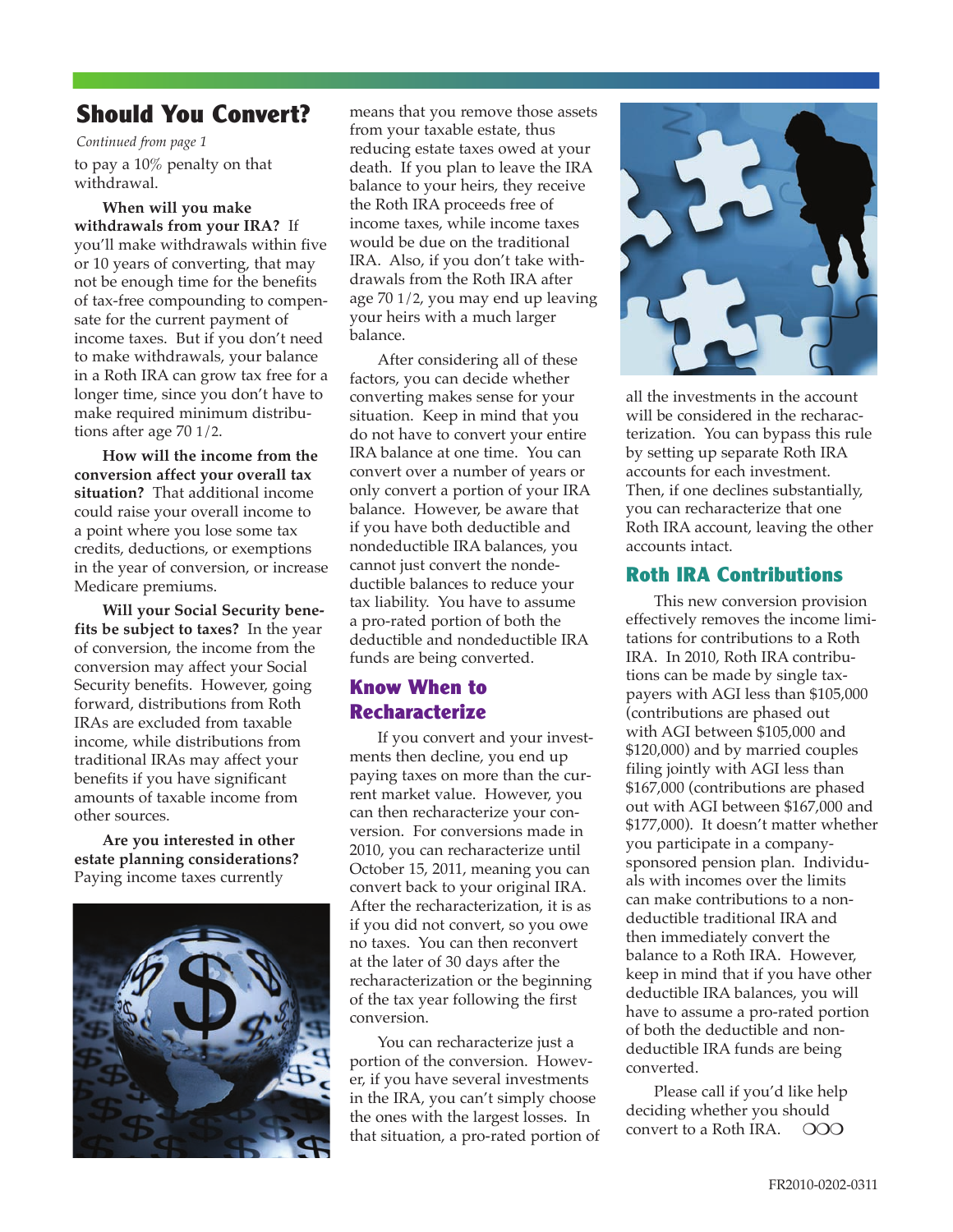# **Claiming Social Security Benefits**

**I** here are three basic retirement benefit types for workers and/or their spouses: 4<sup>A</sup> worker benefit, payable to the worker based on length of employment and earnings.

4<sup>A</sup> spousal benefit, payable to the worker's spouse based on the worker's record.

4<sup>A</sup> survivor's benefit, payable to the worker's spouse once the worker dies.

While full retirement age for Social Security benefits is gradually increasing from the current age of 66 to 67, you can still start benefits at age 62. However, by doing so, your benefits will be permanently reduced by 20.8% to 30%, depending on when you were born. Waiting until you are older than full retirement age to claim benefits will increase your benefits by 3.5% to 8% annually, again depending on when you were born. The maximum benefits are reached at age 70.

While most individuals simply apply for Social Security benefits when they want to retire and draw those benefits for life, there are three strategies for claiming benefits that can increase lifetime benefits in certain circumstances:

**Withdraw your application.** You can undo your decision to claim Social Security benefits by filing form 521, "Request for Withdrawal of Application," with the Social Security Administration. You must pay back benefits received, but you do not have to pay interest or inflation adjustments. When does it make sense to do this? Suppose you retire at age 62 and decide by age 63 that you really don't enjoy retired life. You can pay back your benefits for that one year, work for seven more years, and then reapply at age 70, receiving substantially higher benefits.

One way to evaluate your decision is to first determine how much

your benefits will increase, including additional income your spouse may receive after your death. Then, find out how much an annuity from a private company would cost for that incremental income. If paying back your Social Security benefits costs less than purchasing an annuity, it's worth considering.

**Claim benefits and immediately suspend them.** Once you reach full retirement age, you can claim Social Security benefits and immediately suspend them, which allows your spouse to claim spousal benefits. Your spouse's benefits equal half of your benefits. Spousal benefits are reduced when taken between the ages of 62 and full retirement age, but do not continue to grow after full retirement age. By delaying your benefits, you increase those benefits as well as any survivor's benefits.

**Claim a spousal benefit now and a worker benefit later.** A married individual can claim spousal benefits at full retirement age and then claim worker benefits at a later date. This allows you to collect benefits while still increasing the value of your worker benefits. For instance, assume a husband is already claiming benefits and his wife reaches full retirement age of 66 this year. She can claim spousal benefits and continue working. Once she reaches age 70, she can stop the spousal benefits and claim her own benefits, which will have reached maximum value. To use this strategy, the spouse must have reached full retirement age when applying for the spousal benefits.

Please call if you'd like to discuss these strategies in more detail.  $\overline{O}$ 

# **Estate Planning for Blended Families**

**W** hile estate planning can be complex for all fami- $\blacksquare$  lies, it can be especially complex for those in other than a first marriage. Consider these tips:

4**Sit down with your spouse and discuss both of your desires.** Your estate planning documents should support these decisions. Keep in mind that even if you have a will, your spouse can often override the terms and elect to receive a statutory percentage of your estate. To prevent this, you typically need a prenuptial or nuptial agreement.

4**Determine whether trusts are necessary to protect your children's inheritance.** When assets are left outright to your spouse, your spouse controls the ultimate distribution of those assets. You may want to use a qualified terminable interest property trust (commonly referred to as a QTIP trust) to protect your

children's interests. Assets you designate are placed in this trust, with income distributed to your spouse during his/her lifetime. After your spouse's death, the principal is distributed to your heirs.

4**Review beneficiary designations and life insurance amounts.** These assets will be distributed to your named beneficiaries, regardless of the terms of your estate planning documents. Thus, take a look at those designations to ensure they are coordinated with your estate plans.

4**Check how your property is titled.** Jointly owned property automatically passes to the co-owner. You cannot change this distribution through a will.

4**Discuss your plans with your family.** Especially in situations involving stepparents and stepchildren, you should communicate your plans for your estate. OOO